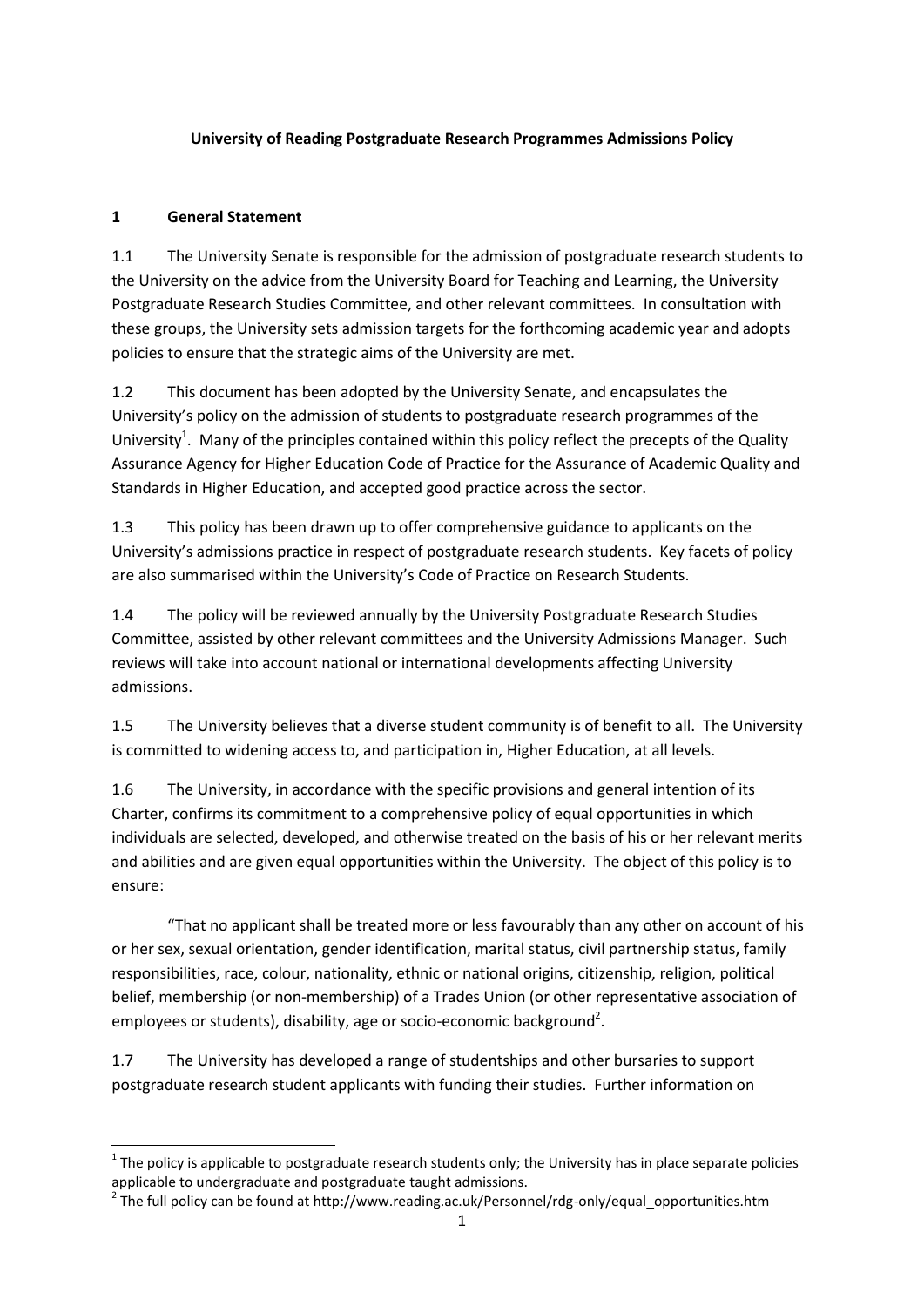currently available schemes can be found at:

<http://www.reading.ac.uk/graduateschool/prospectivestudents/gs-funding-opportunities.aspx>

1.8 To allow applicants to find out more about the University, its programmes and requirements for entry, the University will attend a number of recruitment events both in and outside of the UK. The University, and its constituent Schools, will also run a number of open Days each year, to which applicants are encouraged to attend. These open days are publicised in a variety of ways including on the University website. It is important to note that participation, or otherwise, in any such events by an applicant does not form any part of our selection criteria.

#### **2 Roles and Responsibilities**

2.1 Admissions decisions will be made on behalf of the University by designated administrative staff on the advice and recommendations of the School Directors of Postgraduate Research Studies.

2.2 The University seeks to ensure that all administrative and academic staff concerned with admissions are informed of changes and updates to policies and procedures throughout Higher Education relating to admissions, by way of dissemination of information and training of staff as and when appropriate.

2.3 The University Postgraduate Research Studies Committee and the University Admissions Manager will monitor processes and practices to ensure consistency of practice and encourage the sharing of good practice.

# **3 Selection**

3.1 In deciding whether to offer a place to an applicant, the University will treat each applicant on his or her merits. It will take a range of information supplied on the application form into account when judging an applicant's suitability for, and likely ability to meet the demands of, the postgraduate research programme for which he or she has applied. The University, at its discretion, may also take into account existing knowledge of an applicant or information provided in addition to that found on the application form (such as that provided by nominated academic referees). The University will consider whether an applicant meets both the general academic requirements (see section 6), in addition to any subject-specific requirements. Past and predicted performance in academic qualifications will be used as one of the main indicators for this judgement.

3.2 In making a decision on an applicant, the University will consider not only the academic and research ability of the candidate, but also the feasibility of any research project proposal, in terms of:

- The academic standard of the research proposed
- The clarity of the aims and objectives
- Any equipment / special facilities that may be required, and any associated additional cost
- The availability of one or more potential supervisors with relevant skills and experience
- $\bullet$ The length of time that the research may take (in the light of the minimum and maximum lengths of registration for research degrees)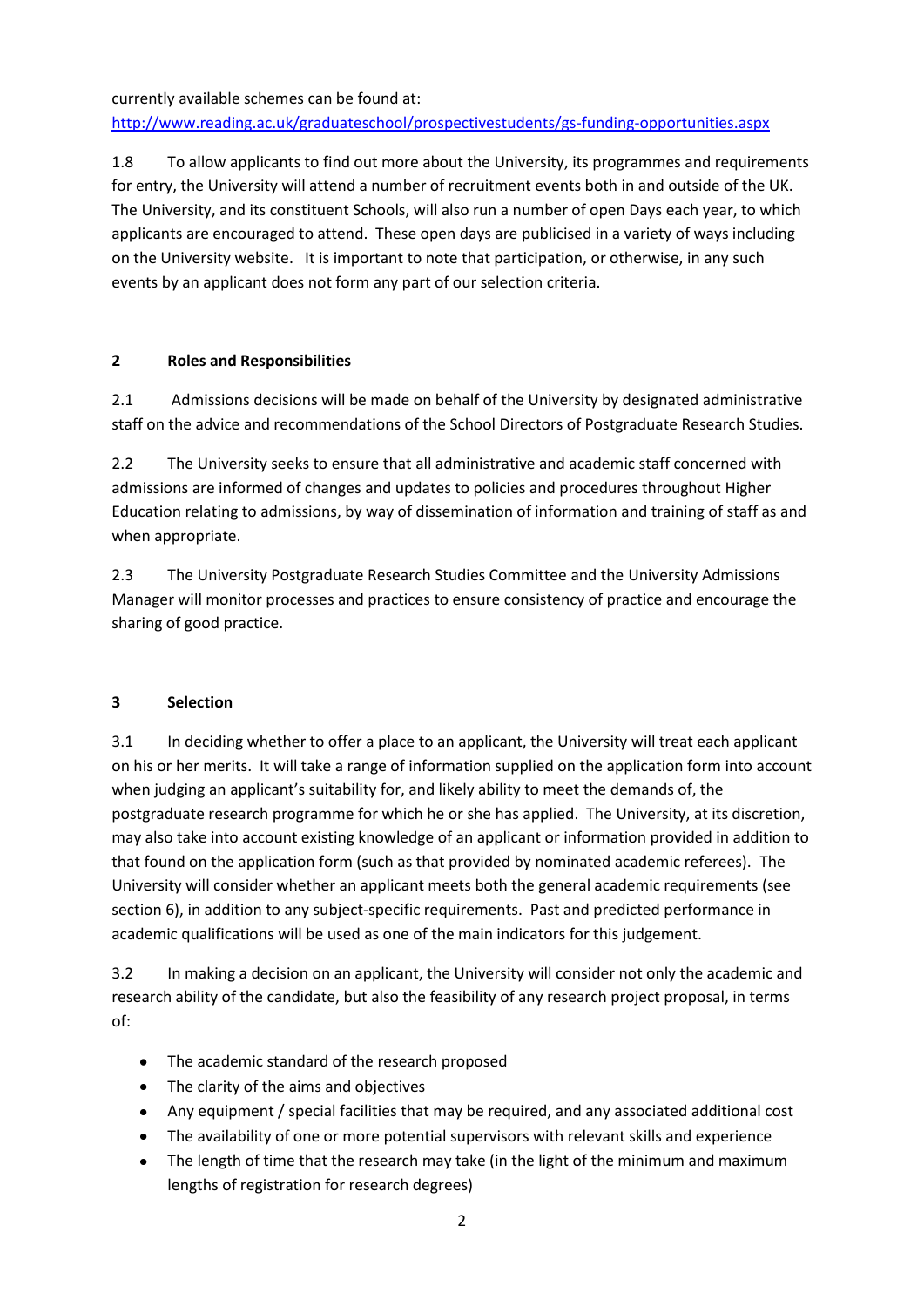The fit of any proposed research project with the overall research direction of the School or Department

3.3 Applicants resident in the UK will normally be asked to attend for an interview. In cases where this is not possible, an alternative procedure will be put in place which allows an adequate assessment of the suitability of applicants. In some instances, applicants will be expected to attend an interview before a decision as to their suitability is made. The University will try to give at least two weeks' notice of the day of any interview to applicants.

3.4 The University does not normally employ Admissions Tests as part of its selection methods. However, should a test be required this will be made known to potential applicants.

3.5 The University will make a decision on an applicant's fee status at the point of application according to the definitions given in the Education (Fees and Awards) (England) Regulations 2007. The onus is on individual students to satisfy the institution that they meet the criteria to be classified as home status for the purpose of fees. Should there be any restrictions placed in the University regarding the recruitment of students eligible to pay 'Home / EU' fees, the fee status of an individual may, upon occasion, affect whether the University is able to make an offer of a place.

# **4 Communication of a decision**

4.1 An applicant will receive notification of the University's decision on his or her application electronically or by letter from the University. If he or she is made an offer of a place, the offer will specify any conditions of entry that he or she is expected to meet in order to take up that place. The conditions of entry may include, but are not limited to, academic, non-academic (e.g. completion of a CRB check), financial and English Language. The offer will also detail the first year tuition fee as well as an indication of living expenses<sup>3</sup>.

# 4.2 Notification of acceptance to a PhD or MPhil programme will also normally include

- The title and brief description of the research topic to be undertaken  $\bullet$
- The name/s of the proposed supervisor/s  $\bullet$
- The date of registration and any periods of time to be spent away from Reading
- The minimum and maximum lengths of registration
- Details of any research expense costs or supervisory visit fees  $\bullet$
- Details of any studentships or scholarships that have been awarded to the applicant (unless  $\bullet$ these have been supplied in a separate letter)

4.3 An applicant will be expected to respond to the offer by returning the completed reply slip by email or post. Any deadline for reply will be indicated by the University when making the offer.

4.4 Where an expected academic supervisor of an applicant leaves the employment of the University following the applicant's acceptance of a place and before enrolment, every effort will be made to offer suitable alternative supervisory arrangements.

<sup>1</sup>  $3$  Applicants will be asked to sign a Financial Acceptance form confirming that they are able to meet the costs for the duration of their course.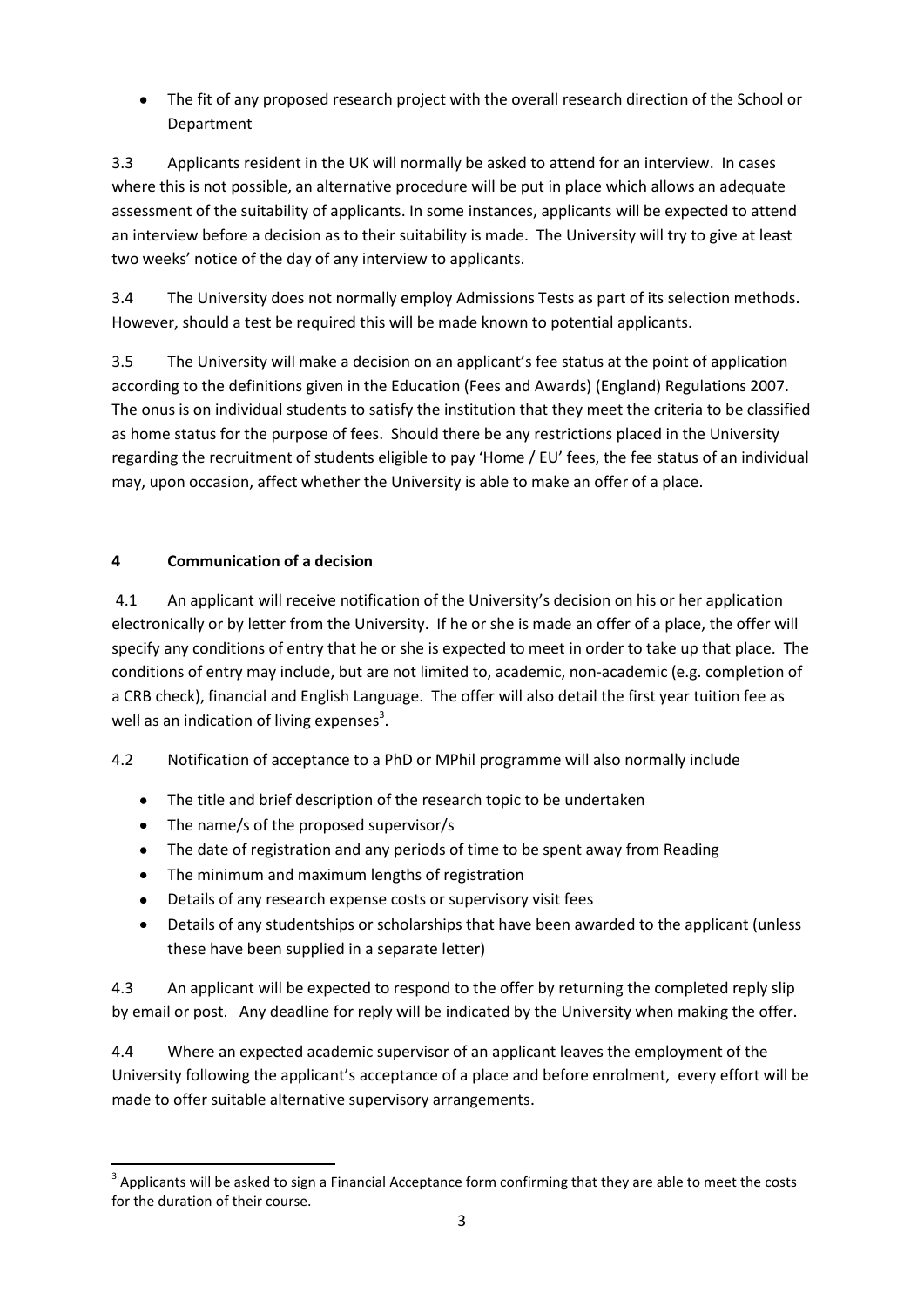### **5 Publication of entry requirements**

5.1 The University aims to provide clear, accurate and transparent information about its programmes, that is appropriate to the needs of prospective applicants, in both internal and external publications regardless of the medium (e.g. printed, electronic), enabling them to make choices in an informed manner.

5.2 Such literature should include information on:

- Admissions criteria
- Research groups within the School
- Training programmes
- Studentships or scholarships that might be available

5.3 The main sources of entry requirements for postgraduate research programmes are:

- The University website (particularly the web pages of the University Graduate  $\bullet$ School)
- The Postgraduate Prospectus
- University Graduate School literature
- School and Department literature  $\bullet$
- $\bullet$ University Open Days

5.4 Any changes made to entry requirements shown in printed materials will be communicated as soon as possible via the University website. This source should therefore be considered the most up-to-date and applicable.

#### **6 General entry requirements**

6.1 Applicants for entry to a research degree should normally possess at least a first degree (normally of an Upper Second Class honours standard or above) or equivalent. The admission of students with lower or non-standard qualifications may be approved by the Dean of Postgraduate Research Studies, on behalf of (and where appropriate, in consultation with) the Dean / Faculty Director of Research of the appropriate Faculty.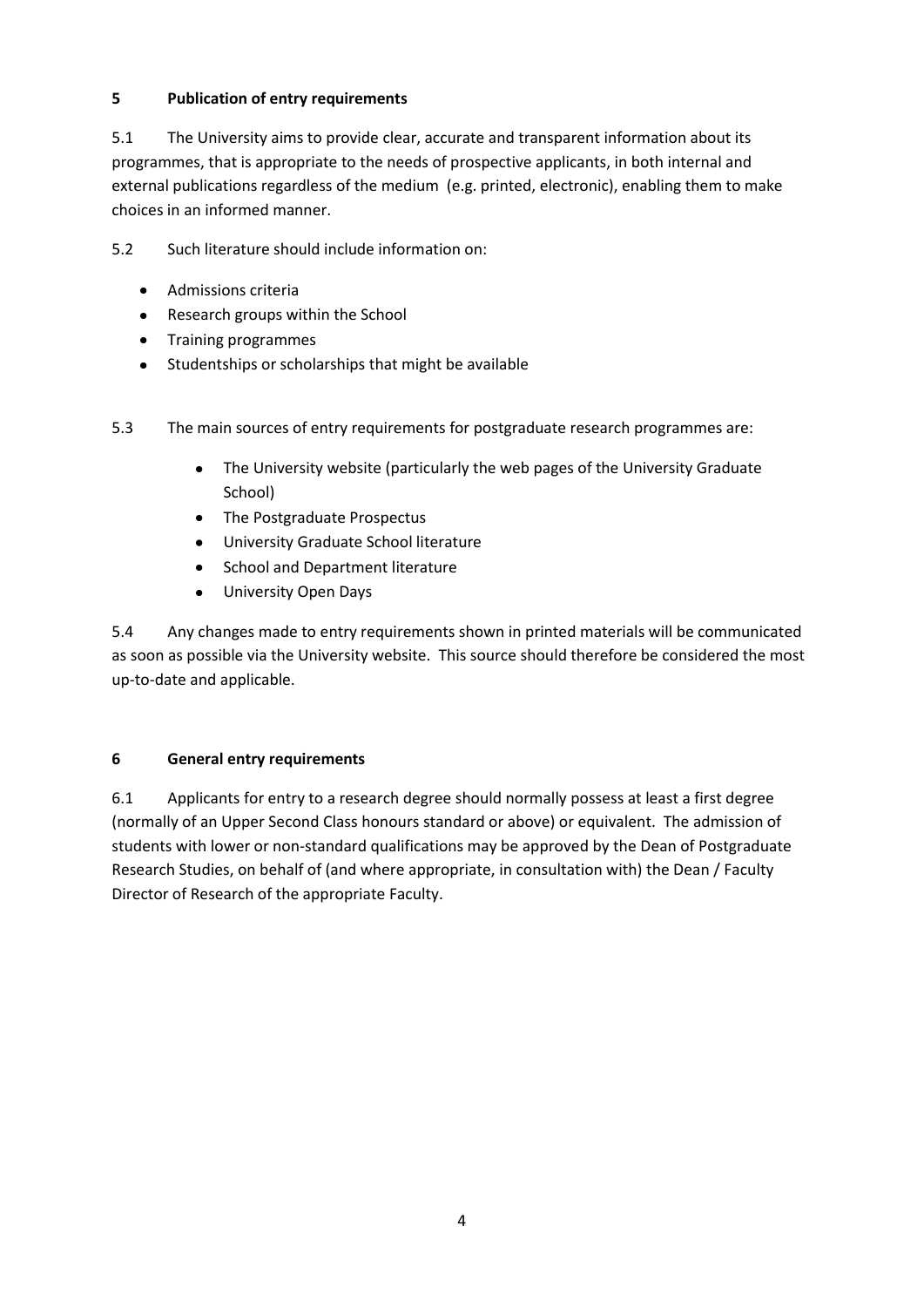# **7 International qualifications**

7.1 The University welcomes applications from students holding international qualifications. The University will use independently published guidelines, recognised within the UK higher education sector, when considering the equivalence of overseas qualifications.

# **8 English Language qualifications**

8.1 Applicants whose first language is not English will normally be required to achieve one of a number of English Language qualifications approved by the University<sup>4</sup>. The level required for the programme will be published in the University Postgraduate Prospectus and on the University website. The normal entry standard for research programmes is a score of 7 on the IELTS (International Language Testing System) Test, although some Departments may accept a score of 6.5.

8.2 Originals of English Language certificates will be required except where there are online verification facilities e.g. IELTS and TOEFL. English Language certificates will not be accepted if they are more than two years old.

# **9 Applicants with criminal convictions**

9.1 Applicants applying for research programmes in some subject areas will be required to obtain a disclosure from the Criminal Records Bureau.

9.2 Possessing a criminal conviction will not automatically exclude anybody from studying at the University. However, mindful of its duty of care to all members of the University community, the University will take into consideration relevant criminal convictions<sup>5</sup> in reaching a decision on whether to offer an applicant a place.

# **10 Feedback**

**.** 

10.1 The University strives to treat all applicants fairly and without prejudice. As the University is not able to offer a place to all applicants, admissions staff will normally record the reason(s) for rejection on an applicant's file. The reason for rejection will normally be communicated to the applicant electronically or by letter from the University.

<sup>4</sup> A list can be found at http://www.reading.ac.uk/Study/admissions/admissions-englishquals.aspx

<sup>&</sup>lt;sup>5</sup> Full details can be found in the Procedures for dealing with applicants who have declared a criminal conviction